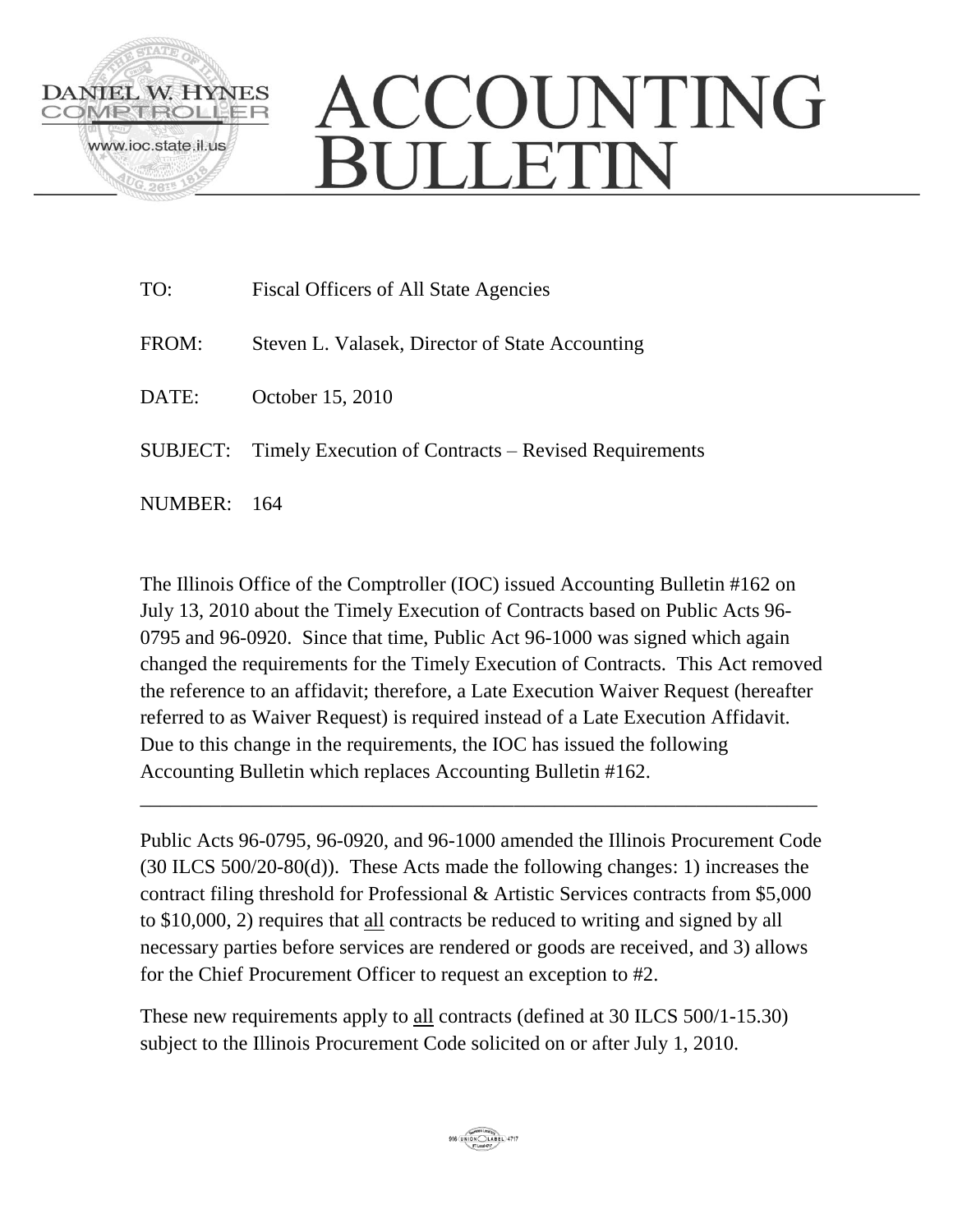Contracts that are exempt from the Illinois Procurement Code [30 ILCS 500/1-10 (b)] are also exempt from this requirement.

The following section was amended as follows (new language is underlined and deleted language is lined through):

## *30 ILCS 500/ 20-80(d):*

"(d) Timely execution of Professional and artistic services contracts. No voucher shall be submitted to the Comptroller for a warrant to be drawn for the payment of money from the State treasury or from other funds held by the State Treasurer on account of any contract for services involving professional or artistic skills involving an expenditure of more than \$5,000 for the same type of service at the same location during any fiscal year unless the contract is reduced to writing before the services are performed and filed with the Comptroller. Vendors shall not be paid for any goods that were received or services that were rendered before the contract was reduced to writing and signed by all necessary parties. A chief procurement officer may request an exception to this subsection by submitting a written statement to the Comptroller and Treasurer setting forth the circumstances and reasons why the contract could not be reduced to writing before the supplies were received or services were performed. A waiver of this subsection must be approved by the Comptroller and Treasurer. When a contract for professional or artistic skills in excess of \$5,000 was not reduced to writing before the services were performed, the Comptroller shall refuse to issue a warrant for payment for the services until the State agency files with the Comptroller:

(1) a written contract covering the services, and

(2) an affidavit, signed by the chief executive officer of the State agency or his or her designee, stating that the services for which payment is being made were agreed to before commencement of the services and setting forth an explanation of why the contract was not reduced to writing before the services commenced.

A copy of this affidavit shall be filed with the Auditor General. This Section shall not apply to emergency purchases if notice of the emergency purchase is filed with the Procurement Policy Board and published in the Bulletin as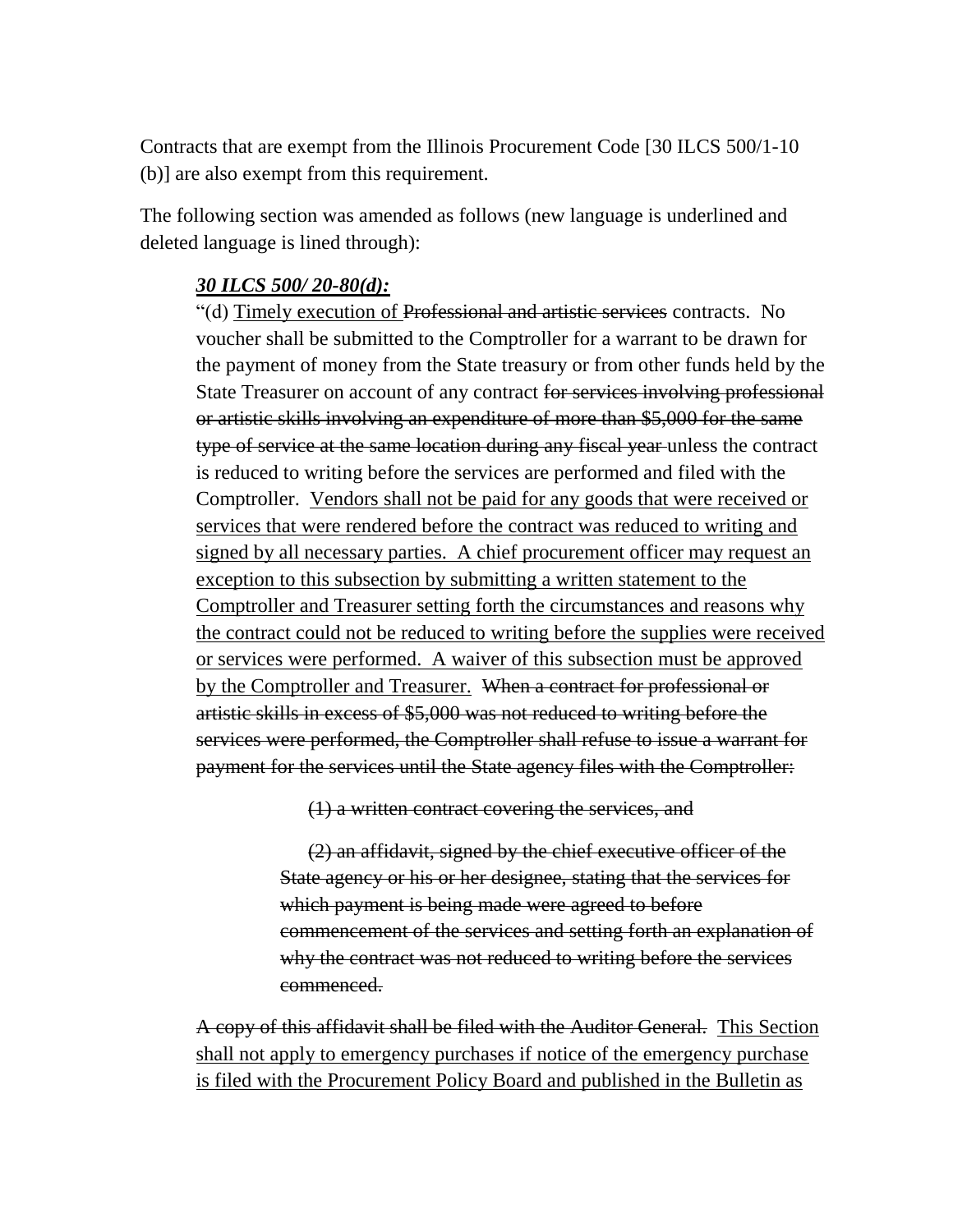required by this Code. The Comptroller shall maintain professional or artistic service contracts filed under this Section separately from other filed contracts."

The IOC will pre-audit contracts for this requirement at both the initial execution of a contract and at any renewal of a contract. If any contract for goods or services is executed after the beginning date of the contract, the IOC will reject the contract. 30 ILCS 500/20-80(d) allows the following two exceptions:

- 1. Emergency purchase transactions (award code "E") are exempt from this requirement. To process an emergency purchase transaction that was executed after the beginning date of the contract, the agency must submit a copy of the Procurement Bulletin publication with the contract.
- 2. The Chief Procurement Officer (CPO) can request an exception to this requirement by submitting a Waiver Request to the IOC.

A Waiver Request must contain all the following elements:

- obligation number
- contracting agency number and name;
- contact person, phone number and address;
- vendor name:
- **either** a request for an exception along with a detailed explanation of why the goods were received or the services were commenced before the agreement was executed, **or** a statement that the goods were not received or the services were not performed before the agreement was executed.
- original signature of the CPO as supported by a signature card (SCO-471).

**A copy of the contract must be submitted with the Waiver Request. The contract will be date stamped upon receipt. Upon final determination of the Waiver Request, the IOC will return the contract to the agency along with the original Waiver Request**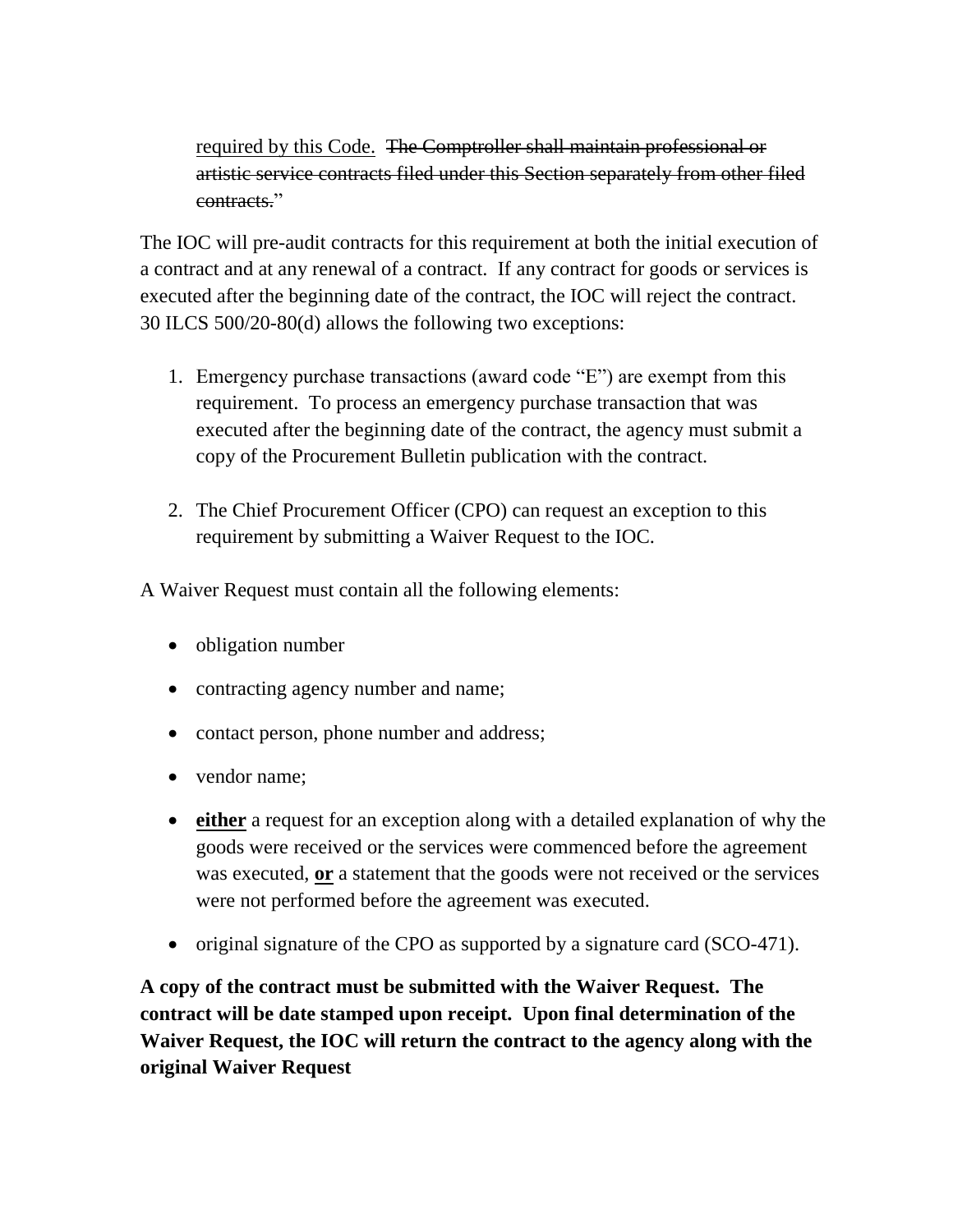This new requirement is effective immediately. The IOC will continue to accept affidavits (pursuant to Accounting Bulletin #162) that are received at the IOC until October 25, 2010.

The Waiver Request and a copy of the contract must be submitted to:

Illinois Office of the Comptroller Attn: Director of State Accounting 325 West Adams Springfield, IL 62704-1871

The IOC will coordinate the review process with the Treasurer's Office. If the Waiver Request is approved, the Waiver Request and date stamped contract will be returned to the contact person. If the Waiver Request is not approved, the contact person will be notified.

Once the Waiver Request is approved, the agency can submit the date stamped contract, the original Waiver Request and the Contract Obligation Document to the IOC Obligation Unit for processing.

**NOTE: Late Filing requirements were not changed by this legislation. Agencies are still required to submit two copies of a "Late Filing Affidavit" when their contract or grant is not filed with the IOC within 30 days of execution [30 ILCS 500/20-80 (c)].**

If you have any questions concerning this bulletin, please contact Thwyla Drury at (217) 782-3686. Agencies may access this and other Accounting, Payroll and SAMS Bulletins on the Comptroller's website at **www.ioc.state.il.us** under Resource Library.